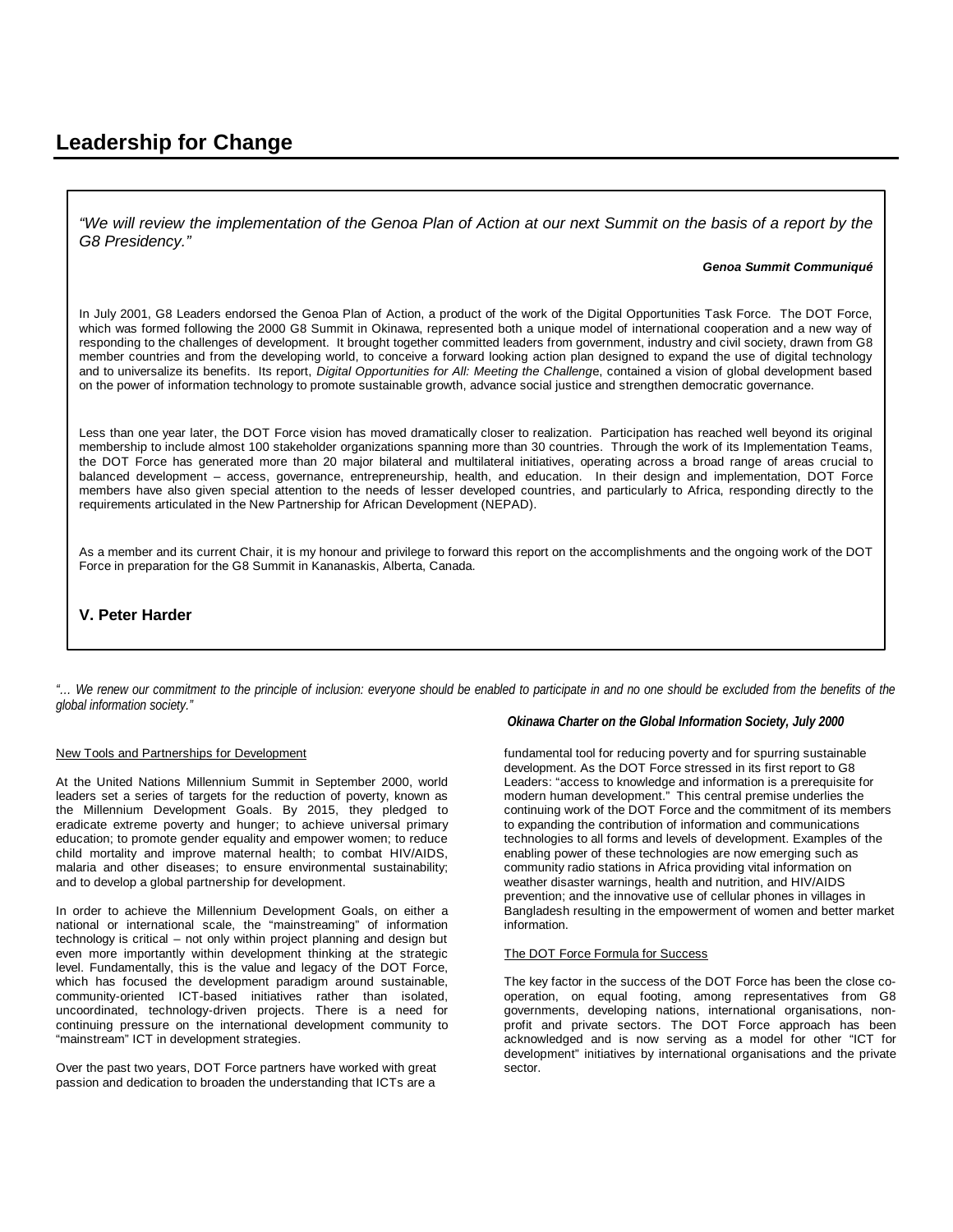# **Advancing the Genoa Plan of Action**

Soon after the July 2001 Summit, DOT Force partners organized a series of actionoriented Implementation Teams to design and carry forward initiatives addressing the priorities of the Genoa Plan of Action. The Teams, each of which is led by one or more DOT Force champions, consist of governments, development agencies, developing country representatives, civil society, industry and international organizations, drawn from both within and outside the formal membership of the DOT Force. Like the DOT Force itself, the Teams operate in an independent and decentralized fashion, stressing an informal, practical approach focused on results. Canada, as current Chair of the DOT Force, has coordinated the work of the various Teams, with a view to reporting on progress at the 2002 Summit in Kananaskis. All of the Implementation Teams were also mandated to develop projects of particular relevance to Least Developed Countries, with a special emphasis on Africa.

The Genoa Plan of Action also called upon bilateral and multilateral development assistance (ODA) programs to better integrate ICT for development as a strategic, cross cutting theme in their own development efforts and country strategic plans. This call did not fall on deaf ear -- several bilateral and multilateral donor agencies have released or are in the process of developing their strategies on how to mainstream ICTs into



development programming. The OECD's Development Assistance Committee (DAC) can play a key role in sensitizing donors to the catalyst role of ICTs in development and poverty reduction and in mainstreaming ICTs into OECD Members countries' ODA programs.

# **Building on Success:** *DOT Force Achievements*

In less than a year, the work of the DOT Force and its Implementation Teams has progressed rapidly, producing an impressive array of initiatives addressing key building blocks for the advancement of the information society, such as strengthening readiness for e-development; increasing access and connectivity; developing skills for the information economy; as well as fostering local content and applications.

## **Strengthening Readiness for e-Development**

*Through the development of national e-strategies, and increased global ICT policy participation*

The starting point for e-readiness is the development of enabling national e-strategies. The DOT Force has piloted three major, interrelated initiatives, designed to strengthen the institutional capacity which can be used to support the development of national e-strategies. The framework and initial partnerships necessary to establish the International e-Development Resource Network (IeDRN), a specific commitment in the Genoa Plan of Action, are now in place. The IeDRN, with the support of national governments, the private sector and international organizations will facilitate the supply of regulatory, policy, and strategy expertise from both North and South. The Markle Foundation and the UNDP, with other partners, have launched the Global Digital Opportunity Initiative (GDOI), providing developing nations with *pro bono* expertise and resources to create e-strategies that advance development goals. Earlier this year, the Government of Italy announced its initiative on "e-Government for Development", a major contribution towards the awareness, planning, and implementation of e-government programs in developing and emerging economies.

### *Plan of Action: E-Government for Development*

"*E*-g*overnment is a crucial factor for narrowing the gap between the developing countries and the industrialized world."*

Lucio Stanca, Minister for Innovation and Technology, Italy

The Government of Italy, together with the private sector and civil society, has launched a comprehensive initiative on "e-Government for Development", to contribute towards the implementation of e-government in countries that have not – or have only partially – exploited the use of ICT to transform public administrations into efficient, transparent and enabling instruments for social and economic development. Italy has started working with five initial countries – Albania, Jordan, Mozambique, Nigeria and Tunisia – for the implementation of specific government applications of a reference model of functions and services of a digital public administration in priority areas defined by those countries. As part of this initiative, Italy has hosted in Palermo (10-11 April 2002) an international conference on "E-Government for Development" where participants from 96 countries have exchanged knowledge and information on e-government best practices. The Government of Italy is strengthening its internal capabilities and resources in order to progressively extend to new beneficiary countries the reach of this initiative starting from the second semester of 2002.

Similar forms of support are also required to strengthen the participation of developing countries in international ICT decisionmaking, specifically in those areas where policy, regulatory guidelines and standards strongly influence the nature and effectiveness of countries' evolving national e-strategies and development priorities. DOT Force partners have completed a study that identifies the key bodies and issues currently driving global ICT policy, details current barriers faced by developing nation stakeholders, and outlines priority actions that can be developed to enhance participation. Following this work, DOT Force partners have formed the Partnership for Global Policy Participation, which will immediately commence work to: continue awareness raising of and consultation on the importance of effective participation by developing nation stakeholders; further develop and implement key recommendations surfaced in the study produced; suggest equity enhancing mechanisms within global policy making and, seek out and coordinate resource mobilization toward this end.

## *Global Digital Opportunity Initiative (GDOI)*

*"New technologies, deployed appropriately, offer an unprecedented opportunity to meet global development challenges."*

Zoë Baird, President of the Markle Foundation

Launched on February 5, 2002, the Global Digital Opportunity Initiative (GDOI) is a public-private partnership between the United Nations Development Programme (UNDP), the Markle Foundation and a broad range of North-South experts and organizations committed to increasing the impact of ICTs in the development and implementation of national strategies that are most likely to generate growth and capacity. Bolivia and Mozambique were the first two countries identified through their active involvement with the DOT Force and the UN ICT Task Force. Over the next two years, the GDOI will provide assistance to a dozen developing countries in Asia, Africa and the Middle East. In addition to supporting the achievement of each country's development targets, the GDOI will seek to create demonstration models and analytical tools for the benefit of all developing countries.

www.undp.org; www.markle.org

http://www.opt-init.org/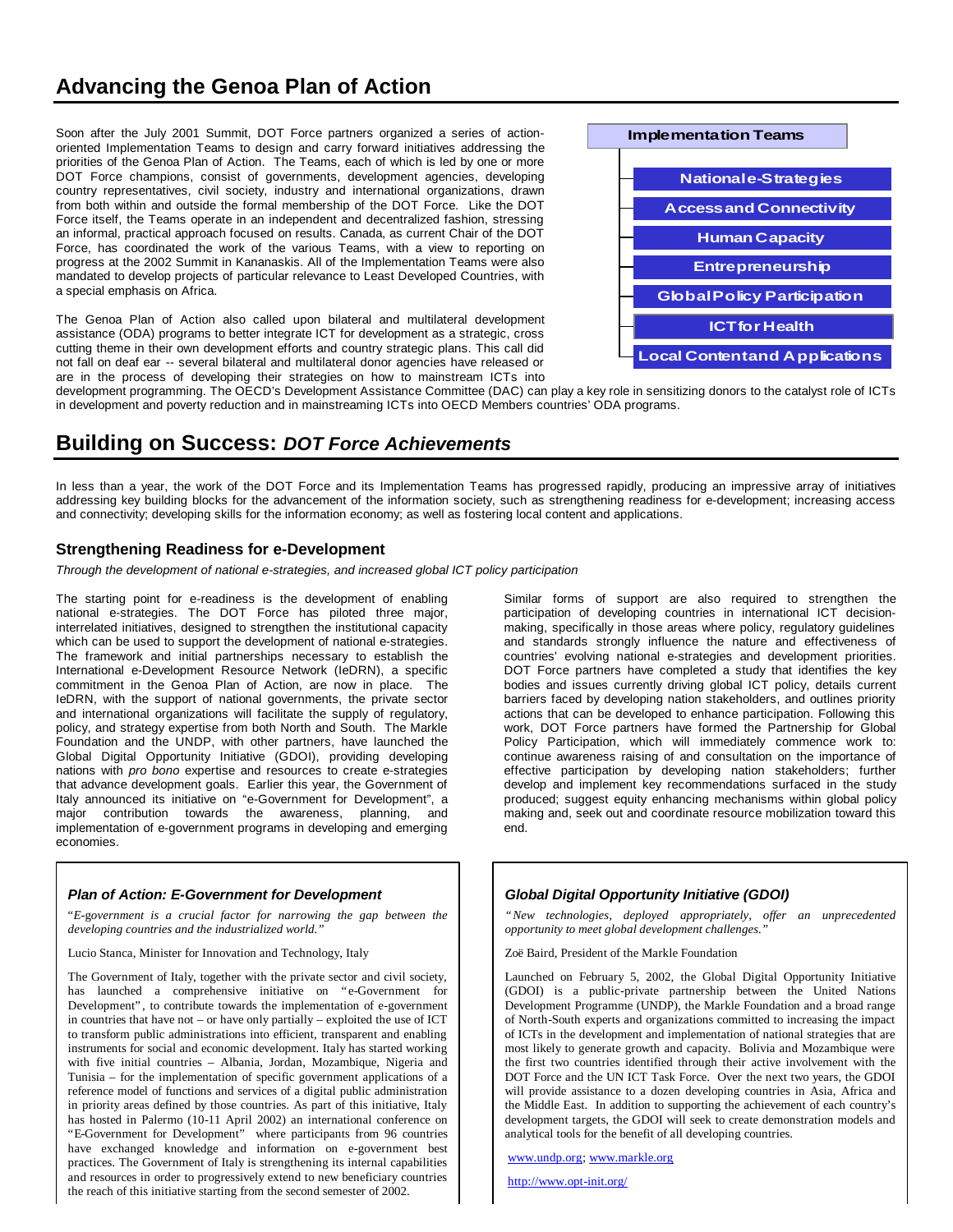## **Increasing Access and Connectivity**

*Through community access and improved network connectivity* 

Community access and improved network connectivity are the primary means of spreading the social and economic benefits of information technology. Concerted efforts are now underway in the areas of access for underserved areas, public access points, adaptation of costeffective technologies and the development of national network information centers. Most projects specifically target Africa, including a Community Access Centers Network (ADEN) for French-Speaking Africa; the Catalyzing Access to ICTs in Africa Project (CATIA); and a Telecentre Infomediary/HelpDesk Project.

### **Developing Skills for the Information Economy**

*Through initiatives to support technical training, entrepreneurship skills and e-literacy*

Information technologies are also an integral component of human capacity building and knowledge creation. The acquisition of technology skills at all levels, and the spread of e-literacy in particular, are critical to attract the investment and nurture the entrepreneurial activity essential for economic development. In this respect, the DOT Force has completed planning work aimed at determining and specifying which additional programs should be implemented in order to cover urgent demands of developing countries in the area of ICT human capacity building, notably in the area of e-literacy for students.

#### Enterprise and Entrepreneurship

The private sector plays a leading role in the development of information and communications networks in the information society. It is therefore crucial to promote the development of a dynamic entrepreneurial environment. Plans have advanced to provide a source of policy advice and expertise for business entrepreneurs in developing countries, through the proposed DOT Force Entrepreneurial Network (DFEN). The DFEN would support developing country entrepreneurs and enterprises engaged in the business use and societal applications of network and computer technologies.

## **Fostering Local Content and Applications**

*Through the generation of local content and the development of ICT tools to combat HIV/AIDS and other communicable diseases.*

The generation of local content and applications allows developing countries to adapt information technologies to their own social and economic situations. The proposed Open Knowledge Network (OKN) would make local information widely available through local, regional, and international access points. Work on the issue of character code sets standardization and representation of language on computers, can also assist in making information technology more relevant to local needs and simpler to use.

#### Promoting ICT for Health Care

Access to current and appropriate information, training and collaborative exchange are fundamental to reversing the downward health trends facing developing countries, particularly by the HIV/AIDS pandemic. ICT offers powerful tools to address and improve health and in the fight against HIV/AIDS by offering innovative solutions, raising the visibility of issues and enabling the potential for knowledge development and information-sharing across boundaries. However, the health needs of the beneficiaries and users must remain the drivers for any solutions. Information needs must be clearly defined with local context, content and language as essential components to create valuable, trusted and useful information.

### *The DOT Force Entrepreneurial Network (DFEN)*

The DOT Force Entrepreneurial Network (DFEN) is a private-sector led partnership of public, private and civil society organizations aimed at supporting entrepreneurs and enterprises in developing countries that are maximizing the business use and societal application of ICTs and helping drive wider take-up of digital opportunities. The DFEN will support business projects through a combination of funding assistance and in-kind support through a range of products and services. DFEN will work with and alongside other entrepreneur support organizations to help meet entrepreneurs' needs by providing them mentoring, incubating and networking assistance, as well as provide seed capital through a new investment fund. The DFEN will work with local enterprise support organizations (ESOs) to identify African entrepreneurs and address their specific needs.

### *The Open Knowledge Network (OKN)*

The Open Knowledge Network is a proposal to create a new network formed from existing knowledge centres in developing countries. The aim is to promote both the creation of local content and the realisation of its value by facilitating its exchange as widely as possible across the South. The concept was piloted in villages in the Pondicherry area, India, in early 2002, and in an open workshop in Chennai, India. Based on the pilot, a model for the OKN has been developed based on five key approaches: 1) connect to Internet content off-line; 2) encourage and support local content creation; 3) agreeing standards for exchanging digital content worldwide; 4) networking knowledge workers and translators worldwide; and 5) developing new forms of copyright license.

www.dgroups.org/groups/okn

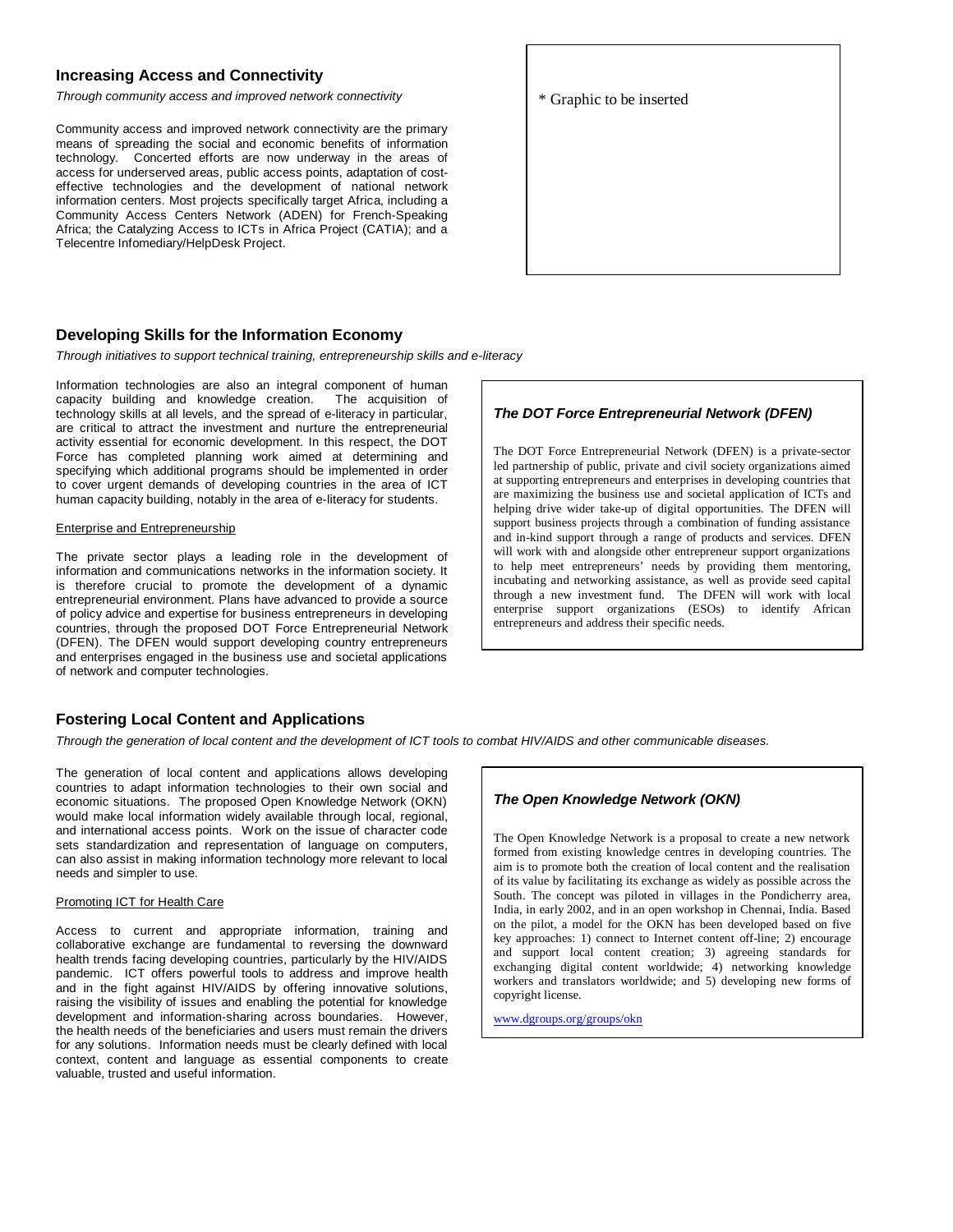# **Digital Opportunities in Africa**

*"Encourage joint stakeholder efforts to address the unique ICT dilemmas faced by Africa, with a view to sustainable solutions." Genoa Plan of Action*

The development needs of African countries, and the ICT goals set forth in the NEPAD have established an important benchmark for the implementation of the Genoa Plan of Action. Several major DOT Force initiatives are designed specifically to strengthen the capacity of African countries to seize the benefits of ICTs for all aspects of development and to become a full participant in the global information society. In particular, DOT Force efforts in support of national estrategies, more effective participation in global ICT policy-making, access and connectivity, and entrepreneurship have directed much of their initial focus toward Africa. Such initiatives are aimed at complementing the work already undertaken through existing Africaled efforts, such as the African Information Society Initiative (AISI) and the e-Africa Commission, and offer an excellent basis for building new partnerships within and outside the region.

The International e-Development Resource Network (IeDRN); the Global Digital Opportunities Initiative (GDOI); and the Italian initiative on "e-Government for Development" address the NEPAD's desire to improve Africa's policy and regulatory frameworks. Africa is being regarded as a location of choice for the IeDRN, while the GDOI and e-Government for Development initiatives are collaborating with such countries as Mozambique, Nigeria, Tanzania and Tunisia. Several other projects developed by DOT Force partners specifically address the NEPAD's objective to improve connectivity and increase access to ICTs, including a Community Access Centers Network (ADEN) for French-speaking Africa; and the Catalyzing Access to ICTs in Africa project (CATIA).

The DOT Force Entrepreneurial Network (DFEN), aimed at supporting entrepreneurship in developing countries, will directly respond to NEPAD's call for international assistance in developing a favourable regulatory environment, promoting small and medium-sized enterprises and establishing micro-funding mechanisms for Africa's domestic entrepreneurs. The Open Knowledge Network (OKN) specifically addresses the NEPAD's ICT goal of developing local content software based especially on Africa's cultural legacy. DOT Force partners, in cooperation with key UN agencies, are also developing ICT tools aimed at addressing HIV/AIDS and other communicable diseases through prevention and education, monitoring and effective care and support.

### **DOT Force Initiatives for Africa :**

**ADEN :** The Government of France is launching a 6.5 million \$ US projet to create a network of Internet public community access points in Africa. It will focus on training and capacity building of managers and practionners; North/South and South/South experience sharing and the developement of services responding to local community demand.

**Twinning Promotion and Facilitation Through ICT Project :** Initiative aimed at incorporating the use of ICT to improve the communication of lessons learned and best practices with respect to AIDS programming in Africa and facilitate twinning partnerships among AIDS service organizations in developed countries and similar organizations in Africa.

**CAR Project :** Initiative that will seek to implement Edu-Telecentres across districts in Malawi to be mirrored in Kenya, Uganda and Zambia. In concert with HIV/AIDS, the CAR Project will provide programs to address women's empowerment, teacher training, distance learning and skills development.

**CATIA :** The Catalysing Access to ICTs in Africa programme aims to : significantly increase affordable access to ICTs across the continent (both Internet and radio); act as a strong catalyst for a positive reform process; increase Africa's influence in international decision-making; and catalyse a thriving exchange of local African content.

### *The New Partnership for Africa's Development (NEPAD)*

NEPAD is Africa's remarkable new vision and programme of action to halt the marginalization of the continent and bring it back on the path of sustainable growth and development. It is a comprehensive development plan that addresses key social, economic, and political priorities in a coherent and balanced manner. While recognizing Africa's own key role in eradicating poverty and actively participating in the world economy and body politic, NEPAD calls for a new relationship of partnership between Africa and the international community.

NEPAD clearly recognizes the role of Information and Communications Technologies (ICTs) in the African development agenda. ICTs are defined as a priority area that can help all African countries achieve economic and social development objectives. NEPAD also asserts precise and ambitious objectives in terms of accelerating Africa's integration in the global information society. These are :

 $\ll$  to double teledensity to two lines per 100 people by 2005, with an adequate level of access for households;

 $\mathscr{L}$  to lower the cost and improve reliability of service;

 $\mathbb{Z}$  to achieve e-readiness for all countries in Africa;

?? to develop and produce a pool of ICT-proficient youth and students from which Africa can draw trainee ICT engineers, programmers and software developers;

?? to develop local-content software, based especially on Africa's cultural legacy. In order to meet these objectives, NEPAD launched the e-Africa Commission.